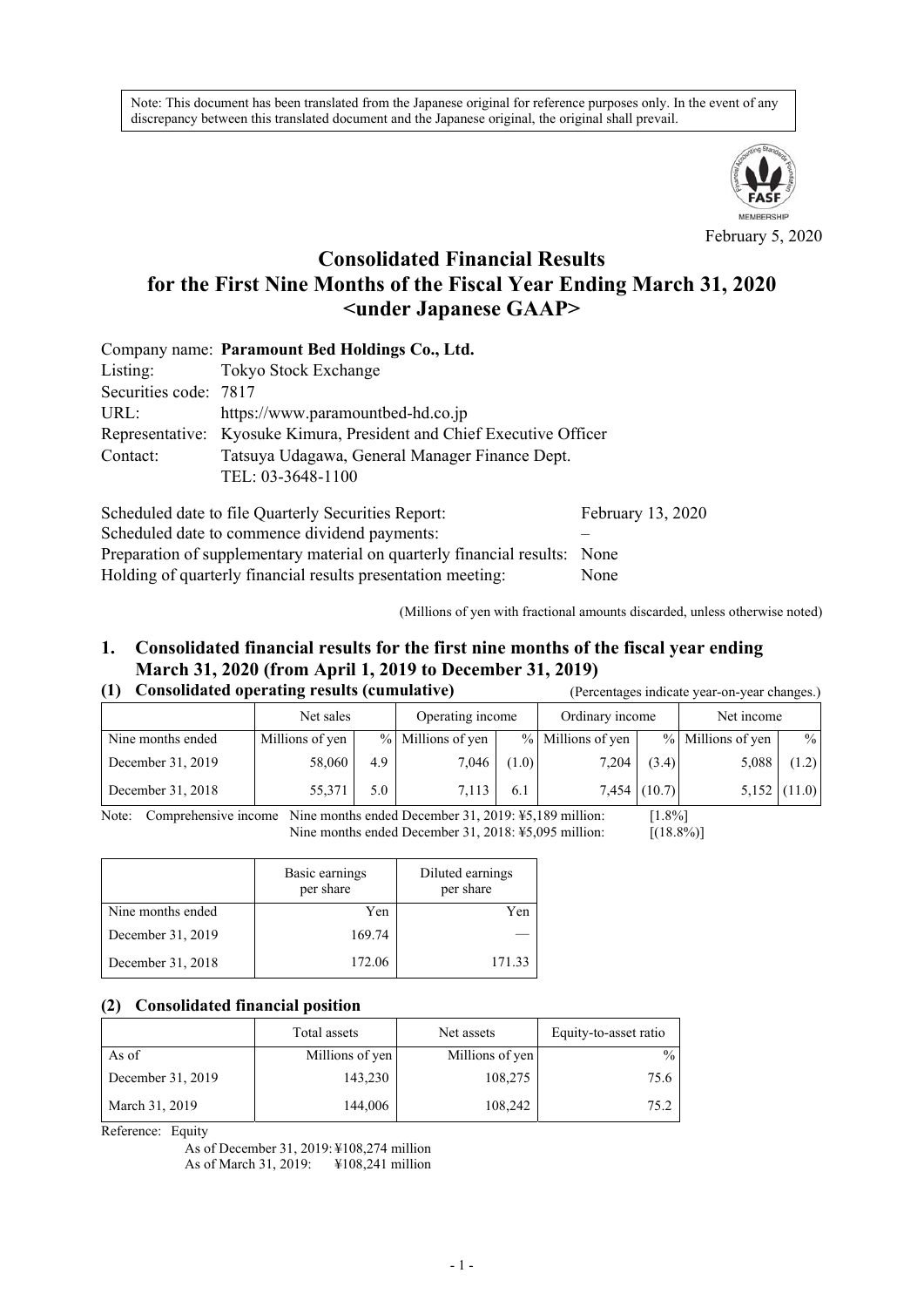## **2. Dividends**

|                                                    | Dividends per share      |                    |                          |                 |        |  |  |  |
|----------------------------------------------------|--------------------------|--------------------|--------------------------|-----------------|--------|--|--|--|
|                                                    | First quarter-end        | Second quarter-end | Third quarter-end        | Fiscal year-end | Total  |  |  |  |
|                                                    | Yen                      | Yen                | Yen                      | Yen             | Yen    |  |  |  |
| Fiscal year ended<br>March 31, 2019                | $\overline{\phantom{0}}$ | 50.00              | $\overline{\phantom{0}}$ | 50.00           | 100.00 |  |  |  |
| Fiscal year ending<br>March 31, 2020               |                          | 50.00              |                          |                 |        |  |  |  |
| Fiscal year ending<br>March 31, 2020<br>(Forecast) |                          |                    |                          | 50.00           | 100.00 |  |  |  |

Note: Revisions to the dividends forecasts most recently announced: None

# **3. Consolidated earnings forecasts for the fiscal year ending March 31, 2020 (from April 1, 2019 to March 31, 2020)**

(Percentages indicate year-on-year changes.)

|                                      | Net sales          |               | Operating income   |               | Ordinary income    |               | Net income         |      | Basic earnings<br>per share |
|--------------------------------------|--------------------|---------------|--------------------|---------------|--------------------|---------------|--------------------|------|-----------------------------|
|                                      | Millions of<br>yen | $\frac{0}{0}$ | Millions of<br>yen | $\frac{0}{0}$ | Millions of<br>yen | $\frac{0}{0}$ | Millions of<br>yen | $\%$ | Yen                         |
| Fiscal year ending<br>March 31, 2020 | 83,000             | 3.6           | 11,000             | 4.0           | 11,400             | 4.4           | 7,800              | 16.3 | 259.45                      |

Note: Revisions to the earnings forecasts most recently announced: None